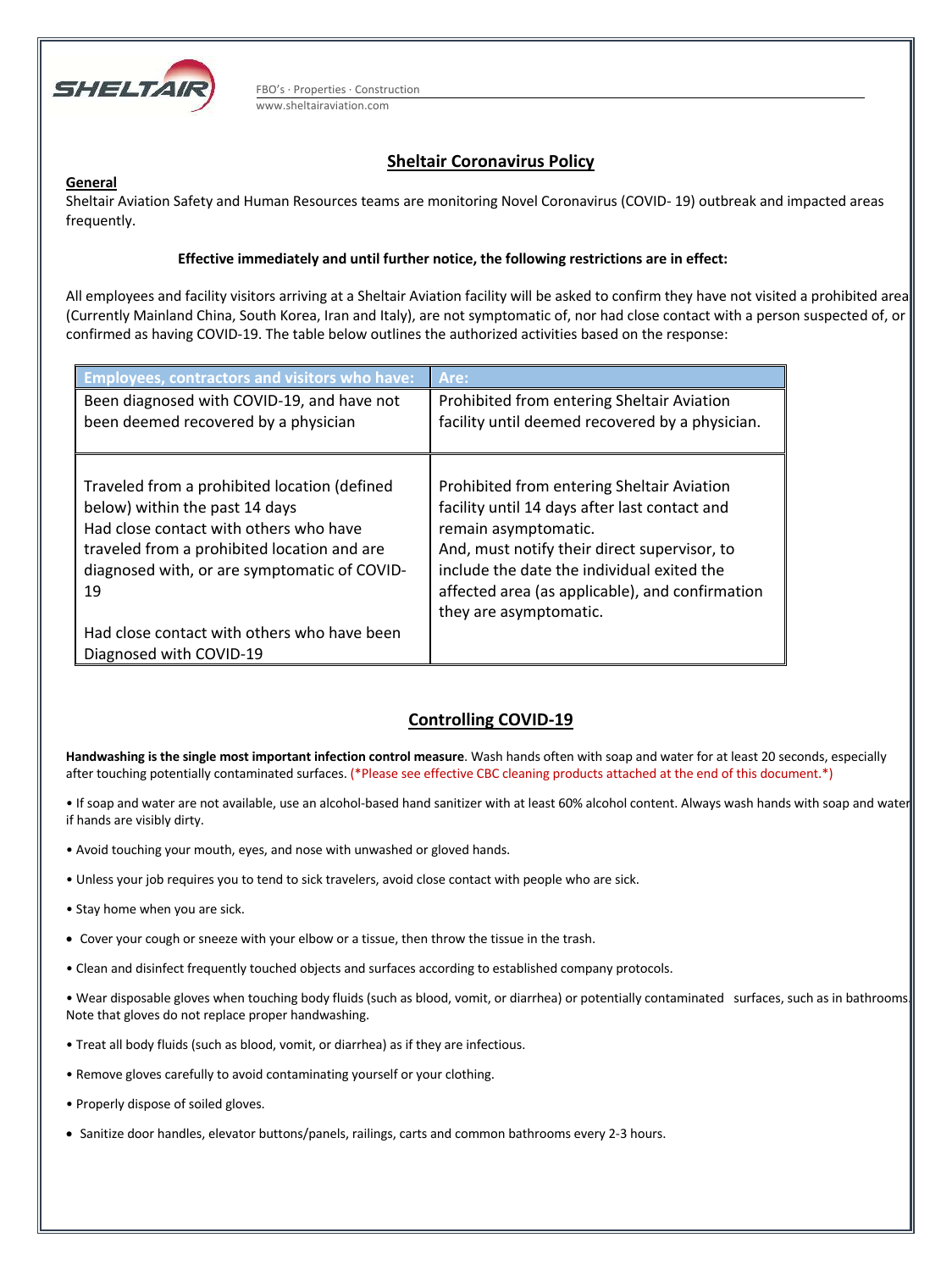

FBO's · Properties · Construction www.sheltairaviation.com

#### **With regard to the use of facemasks, CDC provides the following guidance:**

*"CDC does not recommend that people who are well wear a facemask to protect themselves from respiratory illnesses, including COVID-19. You should only wear a mask if a healthcare professional recommends it. A facemask should be used by people who have COVID-19 and are showing symptoms. This is to protect others from the risk of getting infected. The use of facemasks also is crucial for health workers and other people who are taking care of someone infected with COVID-19 in close settings (at home or in a health care facility)."* 

As always, airport and airline workers should always wear the personal protective equipment (PPE) recommended by your employer for the work you do and dispose of waste using recommended procedures. Speak to your supervisor if you have concerns related to your job responsibilities.

### **Please review additional information regarding Symptomatic Protocols:**

# SYMPTOMATIC<sup>1</sup>

| <b>Risk Category</b>                 | <b>Movement Restrictions</b><br>and Public Activities                                        | <b>Medical Evaluation</b>                                                                                                                                                                                                                                                                                                                                                                                               | <b>Travel</b>                                                                                                                                                                                                                |
|--------------------------------------|----------------------------------------------------------------------------------------------|-------------------------------------------------------------------------------------------------------------------------------------------------------------------------------------------------------------------------------------------------------------------------------------------------------------------------------------------------------------------------------------------------------------------------|------------------------------------------------------------------------------------------------------------------------------------------------------------------------------------------------------------------------------|
| High risk                            | Immediate isolation.                                                                         | Medical evaluation is recommended;<br>diagnostic testing for 2019-nCoV should<br>be guided by CDC's PUI definition but is<br>recommended for symptomatic people<br>with a known high-risk exposure.<br>If medical evaluation is needed, it<br>should occur with pre-notification to<br>the receiving HCF and EMS, if EMS<br>transport indicated, and with all<br>recommended infection control<br>precautions in place. | Controlled; air travel only<br>via air medical transport.<br>Local travel is only allowed<br>by medical transport (e.g.,<br>ambulance) or private<br>vehicle while symptomatic<br>person is wearing a face<br>mask.          |
| Medium risk                          | Immediate isolation.                                                                         | Medical evaluation and care should be<br>guided by clinical presentation;<br>diagnostic testing for 2019-nCoV<br>should be guided by CDC's PUI<br>definition<br>If medical evaluation is needed, it<br>should occur with pre-notification to<br>the receiving HCF and EMS, if EMS<br>transport indicated, and with all<br>recommended infection control<br>precautions in place.                                        | Controlled; air travel only<br>via approved air medical<br>transport. Local travel is<br>only allowed by medical<br>transport (e.g., ambulance)<br>or private vehicle while<br>symptomatic person is<br>wearing a face mask. |
| Low risk                             | Recommendation to avoid<br>contact with others and<br>public activities while<br>symptomatic | Person should seek health advice to<br>determine if medical evaluation is<br>needed. If sought, medical evaluation<br>and care should be guided by clinical<br>presentation; diagnostic testing for<br>2019-nCoV should be guided by CDC's<br><b>PUI</b> definition                                                                                                                                                     | Recommendation to not<br>travel on long-distance<br>commercial conveyances<br>or local public transport<br>while symptomatic                                                                                                 |
| No Identifiable<br>Risk <sup>2</sup> | No restriction                                                                               | Routine medical care                                                                                                                                                                                                                                                                                                                                                                                                    | No restriction                                                                                                                                                                                                               |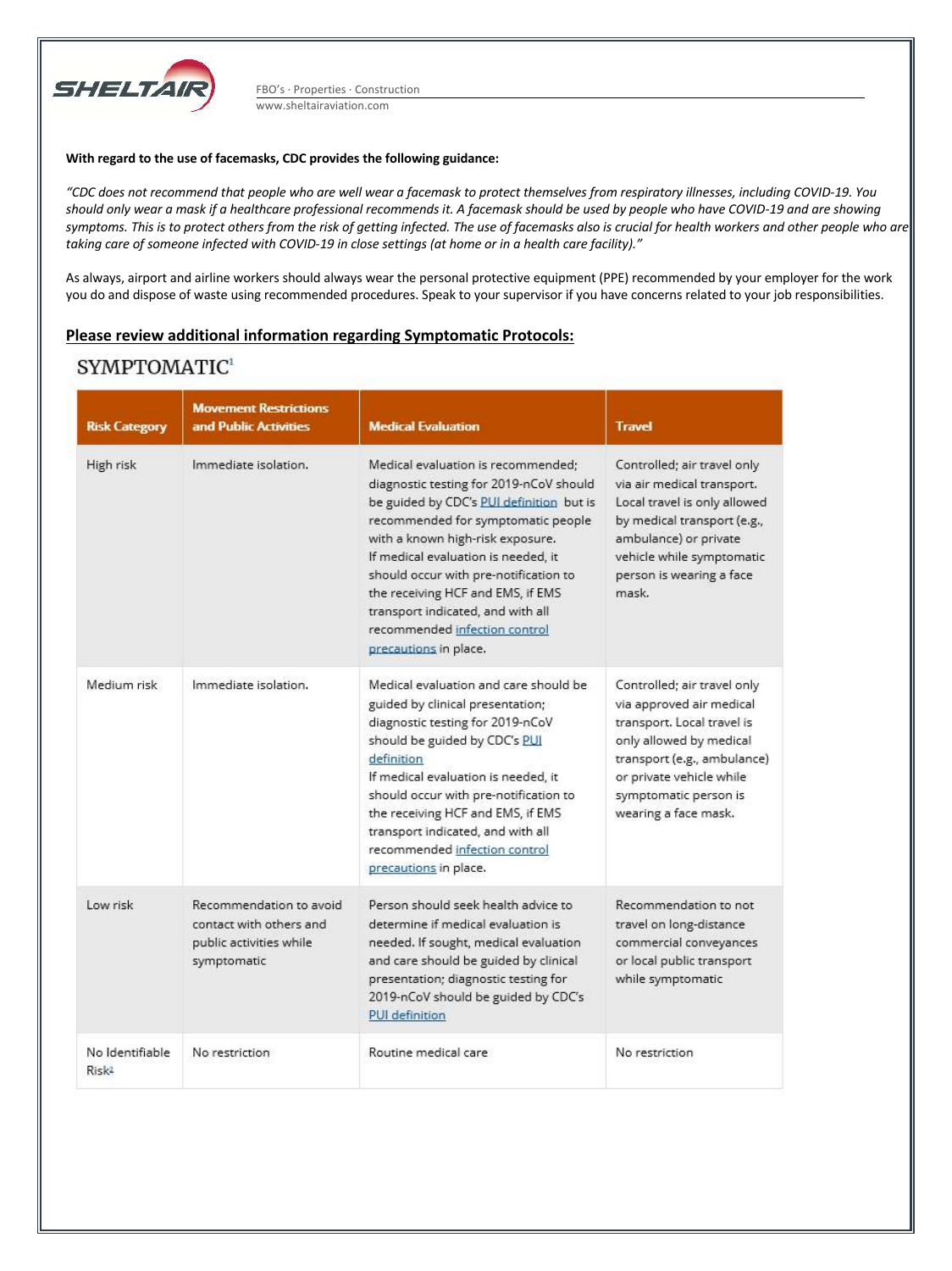

FBO's · Properties · Construction www.sheltairaviation.com

#### **Novel Coronavirus (COVID-19)—Fighting Products<sup>i</sup>**

The American Chemistry Council's (ACC) Center for Biocide Chemistries (CBC) has compiled a list of products that have been pre-approved by the U.S. Environmental Protection Agency (EPA) for use against emerging enveloped viral pathogens and can be used during the 2019 novel coronavirus (COVID-19) outbreak. This product list is not exhaustive but can be used by business owners, health professionals, and the public to identify products suitable for use against COVID-19.

| <b>Ready to Use Products</b>                                                                                 |                                                                              |                                 |  |
|--------------------------------------------------------------------------------------------------------------|------------------------------------------------------------------------------|---------------------------------|--|
| <b>Commercially Available Product Name</b>                                                                   | Company/Distributor                                                          | <b>EPA REG No.</b>              |  |
| PURELL Foodservice Surface Sanitizer                                                                         | GOJO Industries, Inc.                                                        | 84368-1-84150                   |  |
| <b>PURELL Professional Surface Disinfectant</b>                                                              | GOJO Industries, Inc.                                                        | 84368-1-84150                   |  |
| PURELL Healthcare Surface Disinfectant                                                                       | GOJO Industries, Inc.                                                        | 84368-1-84150                   |  |
| PURELL Multi Surface Disinfectant                                                                            | GOJO Industries, Inc.                                                        | 84368-1-84150                   |  |
| <b>PURELL Food Processing Surface Sanitizer</b><br>Sani-Prime Germicidal Spray                               | GOJO Industries, Inc.<br>Professional Disposables International, Inc.        | 84368-1-84150<br>9480-10        |  |
| Sani-HyPerCide Germicidal Spray                                                                              | Professional Disposables International, Inc.                                 | 9480-14                         |  |
| Sani-24 Germicidal Spray                                                                                     | Professional Disposables International, Inc.                                 | 42182-9-9480                    |  |
| DETERGENT DISINFECTANT PUMP SPRAY                                                                            | <b>Stepan Company</b>                                                        | 1839-83                         |  |
| SC-RTU DISINFECTANT CLEANER                                                                                  | <b>Stepan Company</b>                                                        | 1839-220                        |  |
| Sanicare TBX                                                                                                 | Buckeye International, Inc.                                                  | 1839-83-559                     |  |
| Clorox Healthcare® Bleach Germicidal Cleaner Spray                                                           | Clorox Professional Products Company                                         | 56392-7                         |  |
| Clorox Healthcare® Fuzion® Cleaner Disinfectant                                                              | Clorox Professional Products Company                                         | 67619-30                        |  |
| Clorox Commericial Solutions® Clorox® Clean-Up Disinfectant Cleaner with Bleach1                             | Clorox Professional Products Company                                         | 67619-17                        |  |
| Clorox Commercial Solutions® Clorox® Disinfecting Spray                                                      | Clorox Professional Products Company                                         | 67619-21                        |  |
| Clorox Commercial Solutions® Clorox® 4-in-One Disinfectant & Sanitizer<br>Clorox 4 In One Disinfecting Spray | Clorox Professional Products Company<br>Clorox Professional Products Company | 67619-29<br>67619-29            |  |
| CloroxPro <sup>™</sup> Clorox Total 360 <sup>®</sup> Disinfecting Cleaner1                                   | Clorox Professional Products Company                                         | 67619-38                        |  |
| Clorox Commercial Solutions® Toilet Bowl Cleaner with Bleach1                                                | Clorox Professional Products Company                                         | 67619-16                        |  |
| Clorox Commercial Solutions® Clorox® Disinfecting Biostain & Odor Remover                                    | Clorox Professional Products Company                                         | 67619-33                        |  |
| Clorox Commercial Solutions® Clorox® Disinfecting Bathroom Cleaner                                           | Clorox Professional Products Company                                         | 5813-40-67619                   |  |
| Clorox Commercial Solutions® Tilex Soap Scum Remover                                                         | Clorox Professional Products Company                                         | 5813-40-67619                   |  |
| Clorox Commercial Solutions® Hydrogen Peroxide Cleaner Disinfectant                                          | Clorox Professional Products Company                                         | 67619-24                        |  |
| Clorox Healthcare® Hydrogen Peroxide Cleaner Disinfectant                                                    | Clorox Professional Products Company                                         | 67619-24                        |  |
| Clorox Clean Up Cleaner + Bleach                                                                             | The Clorox Company                                                           | 5813-21                         |  |
| Clorox Disinfecting Bathroom Cleaner                                                                         | The Clorox Company                                                           | 5813-40                         |  |
| Clorox Scentiva Bathroom Disinfectant Foamer<br>Clorox Toilet Bowl Cleaner with Bleach                       | The Clorox Company                                                           | 5813-40<br>5813-89              |  |
| Clorox Toilet Bowl Cleaner Clinging Bleach Gel                                                               | The Clorox Company<br>The Clorox Company                                     | 5813-89                         |  |
| Clorox Multi Surface Cleaner + Bleach                                                                        | The Clorox Company                                                           | 5813-105                        |  |
| Clorox Pet Solutions Advanced Formula Disinfecting Stain & Odor Remover                                      | The Clorox Company                                                           | 5813-110                        |  |
| Clorox Scentiva Bathroom Disinfecting Foam Cleaner                                                           | The Clorox Company                                                           | 5813-115                        |  |
| LYSOL BRAND CLING & FRESH TOILET BOWL CLEANER                                                                | RB                                                                           | 777-70                          |  |
| LYSOL BRAND POWER TOILET BOWL CLEANER                                                                        | <b>RB</b>                                                                    |                                 |  |
| LYSOL BRAND LIME & RUST TOILET BOWL CLEANER                                                                  |                                                                              | 777-81                          |  |
| LYSOL BRAND BLEACH MULTI-PURPOSE CLEANER                                                                     | <b>RB</b>                                                                    |                                 |  |
| LYSOL BRAND BLEACH MOLD AND MILDEW REMOVER<br>LYSOL BRAND POWER PLUS TOILET BOWL CLEANER                     |                                                                              | 777-83<br>777-132               |  |
| LYSOL® DISINFECTANT SPRAY                                                                                    | RB<br><b>RB</b>                                                              |                                 |  |
| PROFESSIONAL LYSOL® DISINFECTANT SPRAY                                                                       |                                                                              | 777-99                          |  |
| LYSOL® DISINEFCTANT MAX COVER MIST                                                                           | RB                                                                           | 777-127                         |  |
| BLEACH DISINFECTANT CLEANER                                                                                  | Ecolab Inc                                                                   | 1677-235                        |  |
| KLERCIDE 70/30 IPA                                                                                           | Ecolab Inc                                                                   | 1677-249                        |  |
| PEROXIDE DISINFECTANT AND GLASS CLEANER RTU                                                                  | Ecolab Inc/Kay Chemical Co.                                                  | 1677-251                        |  |
| TB DISINFECTANT CLEANER READY-TO-USE                                                                         | Ecolab Inc/Kay Chemical Co.                                                  | 1839-83-1677                    |  |
| VIRASEPT                                                                                                     | Ecolab Inc                                                                   | 1677-226                        |  |
| PEROXIDE MULTI SURFACE CLEANER AND DISINFECTANT RTU<br>TB Quat                                               | Ecolab Inc/Kay Chemical Co.<br>Gordon Food Service                           | 1677-251<br>70627-2-45133       |  |
| <b>RTU Disinfectant Cleaner</b>                                                                              | U S Chemical                                                                 | 70627-2-7546                    |  |
| Protection that Lives on Microban 24 Hour Keeps Killing 99.9% of Bacteria for Up to 24 Hours Multipurpose    | The Procter & Gamble Company                                                 | 4091-21-3573                    |  |
| Cleaner" (Microban 24 Hour Multi-Purpose Cleaner)                                                            |                                                                              |                                 |  |
| "Protection that Lives on Microban 24 Hour Keeps Killing 99.9% of Bacteria for Up to 24 Hours Bathroom       | The Procter & Gamble Company                                                 | 4091-22-3573                    |  |
| Cleaner" (Microban 24 hour Bathroom Cleaner)                                                                 |                                                                              |                                 |  |
| MAPS-1 RTU                                                                                                   | SynBionic Evolution, LLC.                                                    | 6836-289-92677                  |  |
| Lemon Disinfectant                                                                                           | American Chemical Systems                                                    | 6836-152-86408                  |  |
| Clear Gear Sports Spray                                                                                      | On Track Enterprises, Inc d/b/a Clear Gear                                   | 6836-152-89301                  |  |
| Foster First Defense                                                                                         | HB Fuller Construction Products Inc.                                         | 6836-152-63836                  |  |
| Sani-Spritz Spray<br>Don-O-Mite                                                                              | Nyco Products Company<br>Edward Don & Company                                | 6836-152-8370<br>6836-152-14462 |  |
| One-Step Disinfectant Cleaner                                                                                | Schultz Supply Company                                                       | 6836-152-46493                  |  |
| X-Ray Apron Cleaner Disinfectant                                                                             | BioXco LLC / MediRedi LLC                                                    | 6836-289-93240                  |  |
| <b>OXIVIR Tb</b>                                                                                             | Diversey, Inc.                                                               | 70627-56                        |  |
| All Purpose Virex                                                                                            | Diversey, Inc.                                                               | 1839-83-70627                   |  |
| OXIVIR 1                                                                                                     | Diversey, Inc.                                                               | 70627-74                        |  |
| Quat Plus TB                                                                                                 | Rochester Midland Corporation                                                | 1839-83-527                     |  |
| SaniZide Pro 1 Spray                                                                                         | Safetec of America, Inc.                                                     | 88494-3-67161                   |  |
| SaniZide Pro 1 Wipes<br>Maxim GSC Germicidal Spray Cleaner                                                   | Safetec of America, Inc.<br>Midlab                                           | 88494-4-67161<br>1839-83-45745  |  |
| Maxim No Acid Non-Acid Bowl & Restroom Disinfectant Cleaner RB 352 Brite                                     | Midlab                                                                       | 1839-83-45745                   |  |
| Bright Solutions Lemon Zip Disinfectant RTU                                                                  | <b>Bright Solutions</b>                                                      | 1839-83-75473                   |  |
| Bright Solutions RTU Bathroom Cleaner Non-Acid Bowl and Restroom Disinfectant                                | <b>Bright Solutions</b>                                                      | 1839-83-75473                   |  |
| Disinfectant Spray Cleaner RTU Victoria Bay<br>Non-Acid Bathroom Cleaner Victoria Bay                        | Victoria Bay<br>Victoria Bay                                                 | 1839-83-68168<br>1839-83-68168  |  |
| Fight Bac RTU                                                                                                | <b>Betco Corporation</b>                                                     | 1839-83-4170                    |  |
| Simple Green Clean Finish                                                                                    | Sunshine Makers, Inc.                                                        | 1839-220-56782                  |  |
| SC-RTU-360 DISINFECTANT                                                                                      | Spectral Chemical Co Inc                                                     | 1839-220-33466                  |  |
| DIC-1 Spray Disinfectant                                                                                     | The Deirdre Imus Environmental Health Center®                                | 1839-220-83908                  |  |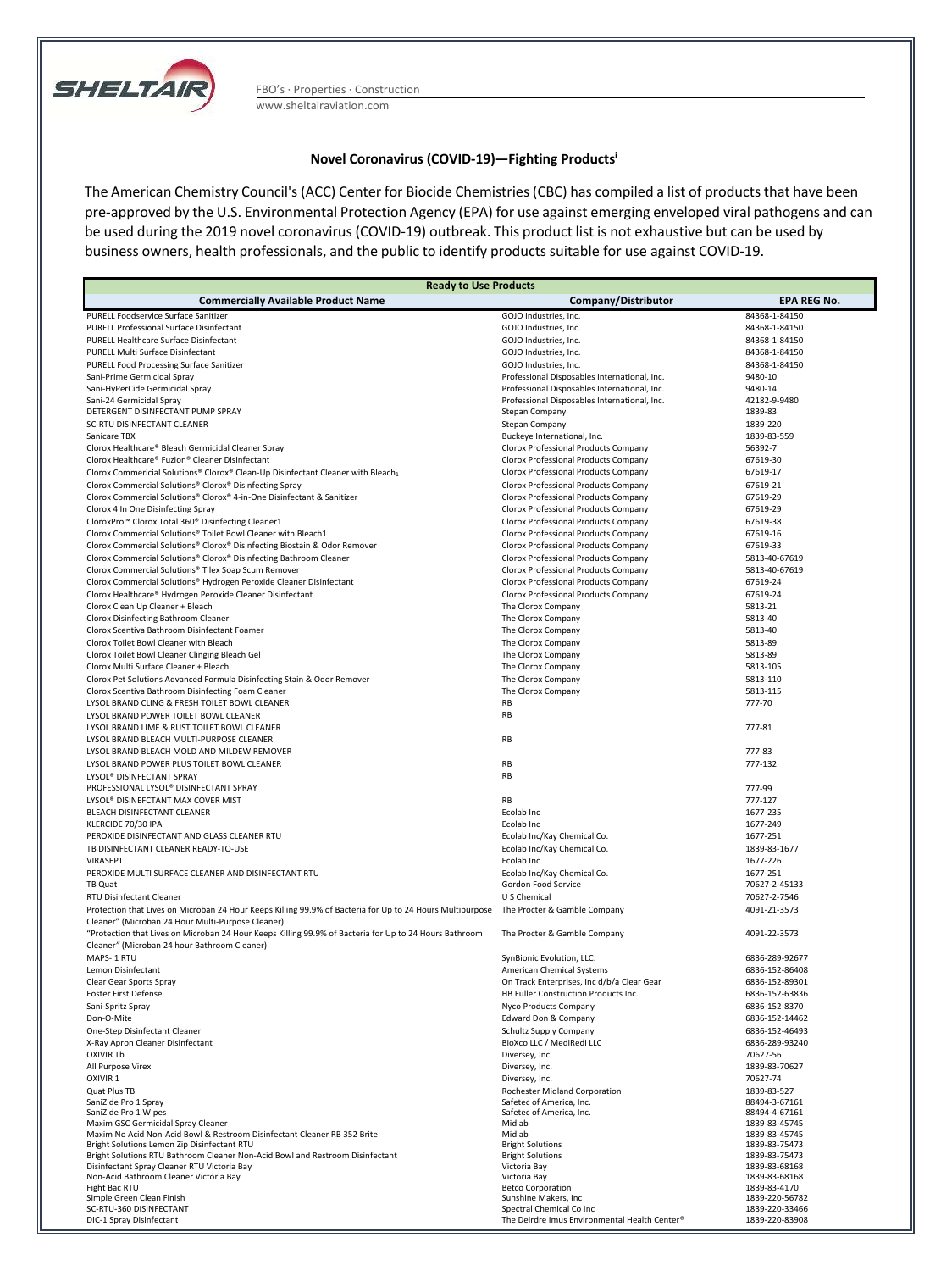

### www.sheltairaviation.com

| TB Quat Disinfectant                                                                          | Warsaw Chemical Holdings LLC     | 1839-83-2230   |
|-----------------------------------------------------------------------------------------------|----------------------------------|----------------|
| Bioesque Solutions Botanical Disinfectant Solution 12/1 gt                                    | Bioesque Solutions/Natureal, LLC | 87742-1-92595  |
| Bioesque Solutions Botanical Disinfectant Solution 4/1 gal                                    | Bioesque Solutions/Natureal, LLC | 87742-1-92595  |
| Bioesque Solutions Botanical Disinfectant Solution 5 gal                                      | Bioesque Solutions/Natureal, LLC | 87742-1-92595  |
| Bioesque Solutions Botanical Disinfectant Solution 55 gal                                     | Bioesque Solutions/Natureal, LLC | 87742-1-92595  |
| Af Ultra Acid Free Total Bathroom Cleaner                                                     | Ultra Chem                       | 1839-83-57839  |
| D-Germ TB                                                                                     | Wechem. Inc.                     | 1836-83-34370  |
| Advantage                                                                                     | Wechem. Inc.                     | 1836-83-34370  |
| Accel Tb                                                                                      | Virox Technologies, Inc.         | 74559-1        |
| INTERvention Farm Animal Care Disinfectant Cleaner & Deodorizer Ready to Use                  | Virox Technologies, Inc.         | 74559-9        |
| Peroxigard Ready to Use One-Step Disinfectant Cleaner and Deodorizer for Use in Life Sciences | Virox Technologies, Inc.         | 74559-9        |
| PREempt RTU                                                                                   | Virox Technologies, Inc.         | 74559-1        |
| Rejuvenate Ready to Use One Step Disinfectant Cleaner For Use in Spas, Salons & Clinics       | Virox Technologies, Inc.         | 74559-1        |
| REScue Ready to Use One Step Disinfectant Cleaner & Deodorizer                                | Virox Technologies, Inc.         | 74559-9        |
| RestorOx                                                                                      | Virox Technologies, Inc.         | 74559-9        |
| Zep Spirit II                                                                                 | Zep                              | 1839-83-1270   |
| Zep Antibacterial Disinfectant & Cleaner                                                      | Zep                              | 1839-83-40849  |
| Zep Quick Clean Disinfectant                                                                  | Zep                              | 1839-220-40849 |
| <b>Aviation RTU Cleaner</b>                                                                   | Zep                              | 6836-152-1270  |
| Micronex                                                                                      | Zep                              | 47371-129-1270 |
| Triton                                                                                        | Zep                              | 6836-78-1270   |

| <b>Dilutable Products</b>                                                                        |                                                                    |                                  |  |
|--------------------------------------------------------------------------------------------------|--------------------------------------------------------------------|----------------------------------|--|
| <b>Commercially Available Product Name</b>                                                       | Company/Distributor                                                | <b>EPA REG No.</b>               |  |
| Stepan Spray Disinfectant Concentrate                                                            | Stepan Company                                                     | 1839-248                         |  |
| Buckeye Sanicare Lemon Quat                                                                      | Buckeye International, Inc.                                        | 47371-131-559                    |  |
| <b>Buckey Sanicare Mint Quat</b>                                                                 | Buckeye International, Inc.                                        | 47371-131-559                    |  |
| <b>Buckeye Sanicare Pine Quat</b>                                                                | Buckeye International, Inc.                                        | 47371-131-559                    |  |
| Buckeye Sanicare Quat 128                                                                        | Buckeye International, Inc.                                        | 47371-130-559                    |  |
| Buckeye Sanicare Quat 256                                                                        | Buckeye International, Inc.                                        | 47371-129-559                    |  |
| Buckeye Sani-Q <sup>2</sup>                                                                      | Buckeye International, Inc.                                        | 6836-266-559                     |  |
| <b>Buckeye Terminator</b>                                                                        | Buckeye International, Inc.                                        | 6836-75-559                      |  |
| <b>Buckeye Eco Neutral Disinfectant</b>                                                          | Buckeye International, Inc.                                        | 47371-129-559                    |  |
| Buckeye Eco One-Step Disinfectant-Deodorizer-Cleaner                                             | Buckeye International, Inc.                                        | 6836-78-559                      |  |
| CloroxPro™ Clorox® Germicidal Bleach                                                             | Clorox Professional Products Company                               | 67619-32                         |  |
| Clorox Disinfecting Bleach2                                                                      | The Clorox Company                                                 | 5813-111                         |  |
| Clorox Performance Bleach1                                                                       | The Clorox Company                                                 | 5813-114                         |  |
| Clorox Germicidal Bleach3                                                                        | The Clorox Company                                                 | 5813-114                         |  |
| PROFESSIONAL LYSOL® HEAVY DUTY BATHROOM CLEANER CONCENTRATE                                      | <b>RB</b><br><b>RB</b>                                             | 675-54<br>777-89                 |  |
| LYSOL BRAND CLEAN & FRESH MULTI-SURFACE CLEANER<br>14 PLUS ANTIBACTERIAL ALL PURPOSE CLEANER     | Ecolab Inc                                                         | 6836-349-1677                    |  |
| 20 NEUTRAL DISINFECTANT CLEANER                                                                  | Ecolab Inc                                                         | 47371-129-1677                   |  |
| A-456 II DISINFECTANT CLEANER                                                                    | Ecolab Inc                                                         | 6836-78-1677                     |  |
| <b>BOOST 3200</b>                                                                                | Ecolab Inc                                                         | 63761-8-1677                     |  |
| BOOST 3200 CIP                                                                                   | Ecolab Inc                                                         | 63761-8-1677                     |  |
| <b>BOOST SURFACE TREATMENT</b>                                                                   | Ecolab Inc                                                         | 63761-10-1677                    |  |
| CLICKSAN DISINFECTANT/SANITIZER                                                                  | Ecolab Inc/Kay Chemical Co.                                        | 6836-305-5389                    |  |
| COSA OXONIA ACTIVE                                                                               | Ecolab Inc                                                         | 1677-129                         |  |
| FOOD CONTACT QUAT SANITIZER                                                                      | Ecolab Inc                                                         | 6836-70-541                      |  |
| KAY SURFACE SANITIZER                                                                            | Ecolab Inc/Kay Chemical Co.                                        | 6836-70-5389                     |  |
| <b>KAYOUAT II</b>                                                                                | Ecolab Inc/Kay Chemical Co.                                        | 6836-266-5389                    |  |
| MULTI-PURPOSE NEUTRAL PH GERMICIDAL DETERGENT                                                    | Ecolab Inc                                                         | 47371-131-1677                   |  |
| NEUTRAL DISINFECTANT CLEANER                                                                     | Ecolab Inc                                                         | 47371-129-1677                   |  |
| OASIS 499 HBV DISINFECTANT                                                                       | Ecolab Inc                                                         | 6836-78-1677                     |  |
| <b>OXONIA ACTIVE</b>                                                                             | Ecolab Inc                                                         | 1677-129                         |  |
| OXYCIDE DAILY DISINFECTANT CLEANER                                                               | Ecolab Inc                                                         | 1677-237                         |  |
| PEROXIDE MULTI SURFACE CLEANER AND DISINFECTANT                                                  | Ecolab Inc/Kay Chemical Co.                                        | 1677-238                         |  |
| QUATERNARY DISINFECTANT CLEANER                                                                  | Ecolab Inc                                                         | 6836-78-1677                     |  |
| SANI QUAD FOOD SERVICE SANITIZER                                                                 | Ecolab Inc/Kay Chemical Co.                                        | 6836-70-1677                     |  |
| SANITIZER / COMMERCIAL SANITIZER                                                                 | Ecolab Inc                                                         | 6836-302-1677                    |  |
| SUPER SAN FOOD SERVICE SANITIZER                                                                 | Ecolab Inc/Kay Chemical Co.                                        | 6836-305-1677                    |  |
| <b>TRIPLE PLAY</b>                                                                               | Ecolab Inc/Kay Chemical Co.                                        | 47371-131-541                    |  |
| Clean Quick Broad Range Quaternary Sanitizer                                                     | The Procter & Gamble Company                                       | 6836-278-3573                    |  |
| multi-quat mega-1                                                                                | <b>Intercon Chemical Company</b>                                   | 6836-77-48211                    |  |
| TEC-QUAT 128<br>CEN-KLEEN IV                                                                     | Getinge USA Sales, LLC<br>ARJO HUNTLEIGH, INC. D/B/A ARJOHUNTLEIGH | 6836-77-10648<br>6836-75-45556   |  |
| ACS Tornado 1 - One Step Disinfectant                                                            | American Chemical Systems                                          | 6836-75-86408                    |  |
| Performex                                                                                        | Brulin & Co., Inc.                                                 | 6836-364-106                     |  |
| Germ-A-Cide 64                                                                                   | Detco Industries, Inc.                                             | 47371-131-58111                  |  |
| 128 E-Fecticide                                                                                  | Multi-Clean Inc.                                                   | 6836-365-5449                    |  |
| 256 Century Q                                                                                    | Multi-Clean Inc.                                                   | 47371-129-5449                   |  |
| Q.T.Plus                                                                                         | Hillyard Industries, Inc                                           | 6836-77-1658                     |  |
| Q.T.3                                                                                            | Hillyard Industries, Inc.                                          | 6836-349-1658                    |  |
| Dakil S                                                                                          | Davis Manufacturing and Packaging, Inc.                            | 47371-129-50591                  |  |
| Centraz San Sol 10                                                                               | Centraz Industries, Inc.                                           | 6836-266-9194                    |  |
| Simple Green d Pro 5                                                                             | Sunshine Makers, Inc.                                              | 6836-140-56782                   |  |
| Medline Micro-Kill NO5                                                                           | Medline Industries, Inc.                                           | 6836-364-37549                   |  |
| Classic Whirlpool Disinfectant and Cleaner                                                       | Central Solutions, Inc.                                            | 6836-75-211                      |  |
| OPI SpaComplete                                                                                  | OPI Products, Inc.                                                 | 6836-77-70397                    |  |
| <b>CONFIDENCE PLUS 2</b>                                                                         | WALTER G LEGGE CO/MINE SAFETY APPLIANCES COMPANY                   | 47371-130-4204                   |  |
| Coastwide Professional Hepastat 256                                                              | Staples Contract & Commercial LLC                                  | 6836-78-86226                    |  |
| Brighton Professional Hepastat 256                                                               | Staples Contract & Commercial LLC                                  | 6836-78-86226                    |  |
| 128 Disinfectant                                                                                 | Dalco Enterprises, Inc.                                            | 6836-365-87580                   |  |
| 3M™ Quat Disinfectant Cleaner Concentrate                                                        | 3M                                                                 | 6836-78-10350                    |  |
| 3M™ Neutral Quat Disinfectant Cleaner Concentrate                                                | 3M                                                                 | 47371-129-10350                  |  |
| 3M™ Disinfectant Cleaner RCT Concentrate                                                         | 3M                                                                 | 6836-349-10350                   |  |
| 3M™ MBS Disinfectant Cleaner Fresh Scent Concentrate<br>3M™ MBS Disinfectant Cleaner Concentrate | 3M<br>٩M                                                           | 6836-361-10350<br>6836-361-10350 |  |
|                                                                                                  |                                                                    |                                  |  |